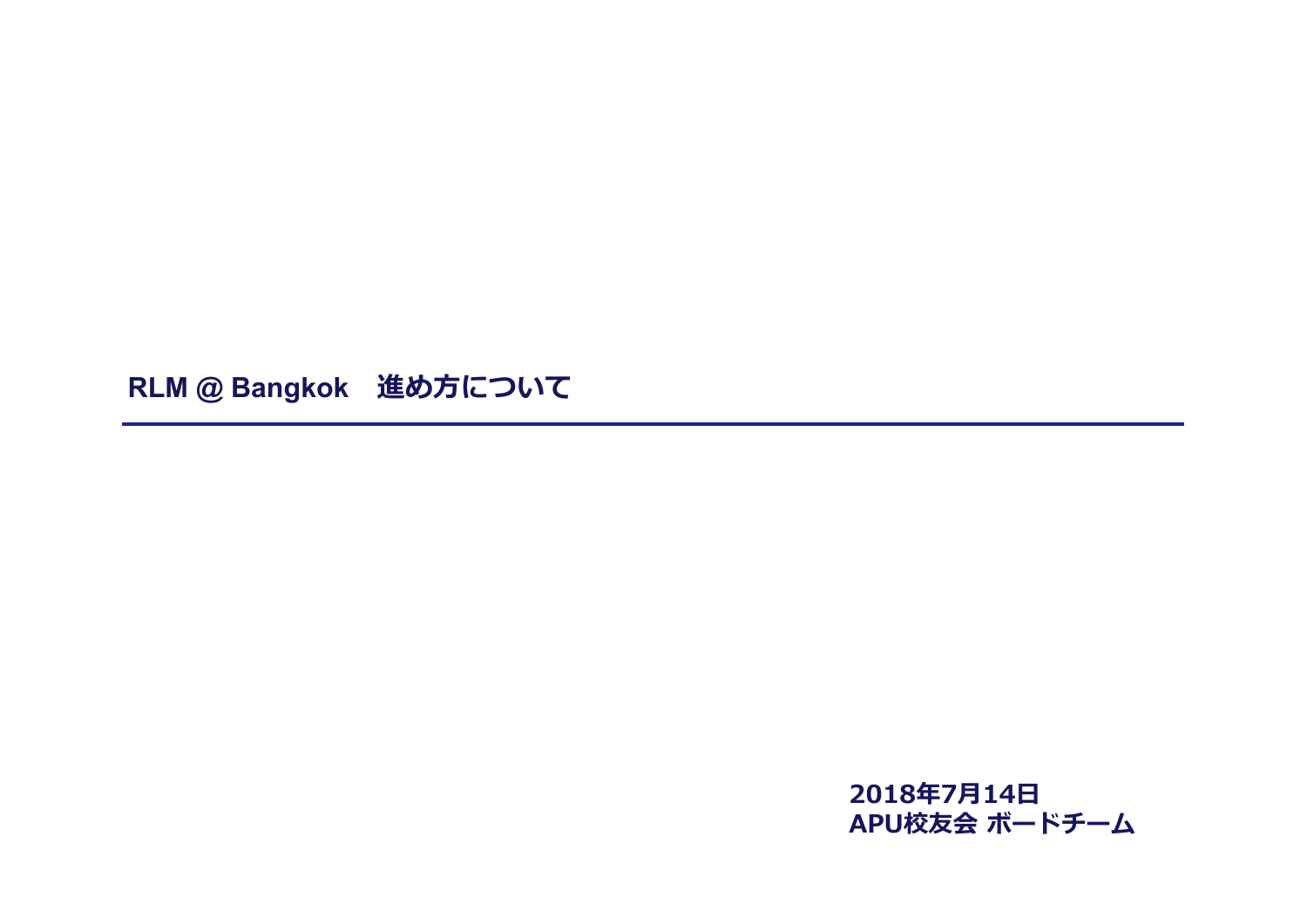## **校友会活動の活性化を目的に、複数のチャプターが集う小規模のMTGです。**

In order to exallerate the chapter activities, gather leaders from mulitiple chapters in one area and conduct discussion MTG.

#### **1. RLM開催の目的 Goal of RLM**

- ・チャプター間の情報共有
- ・効率の良い議論を行うこと
- ・Share information /activities/ difficulties among chapters
- ・Discuss intensively face to face and find solutions together

### **2. 目指す状態 What to achieve**

- ・物理的に近いチャプターが意見交換をすることで、今後の活動の参考になっている状態
- ・各チャプターが抱えている課題がクリアになっている状態
- ・Physically exchange ideas and create action plans based on inputs from other chapters
- ・Try to look for solution to solve current problem and difficulty

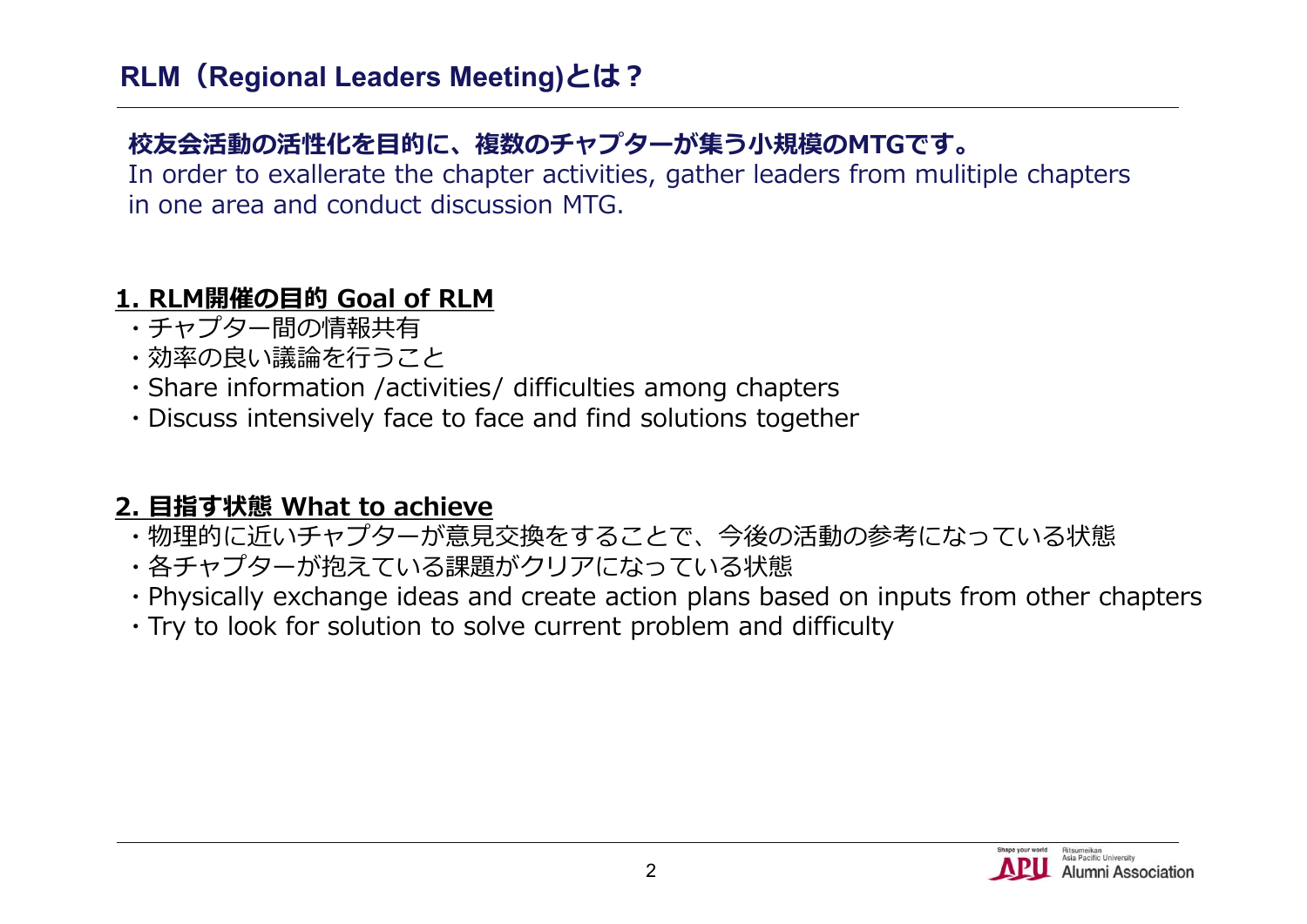#### **2017/2018 RLM**

#### **2017年度は、下記ユニットのRLMの開催**



+ Europe, Bangladesh, Pakistan, Hokkaido, Okinawa

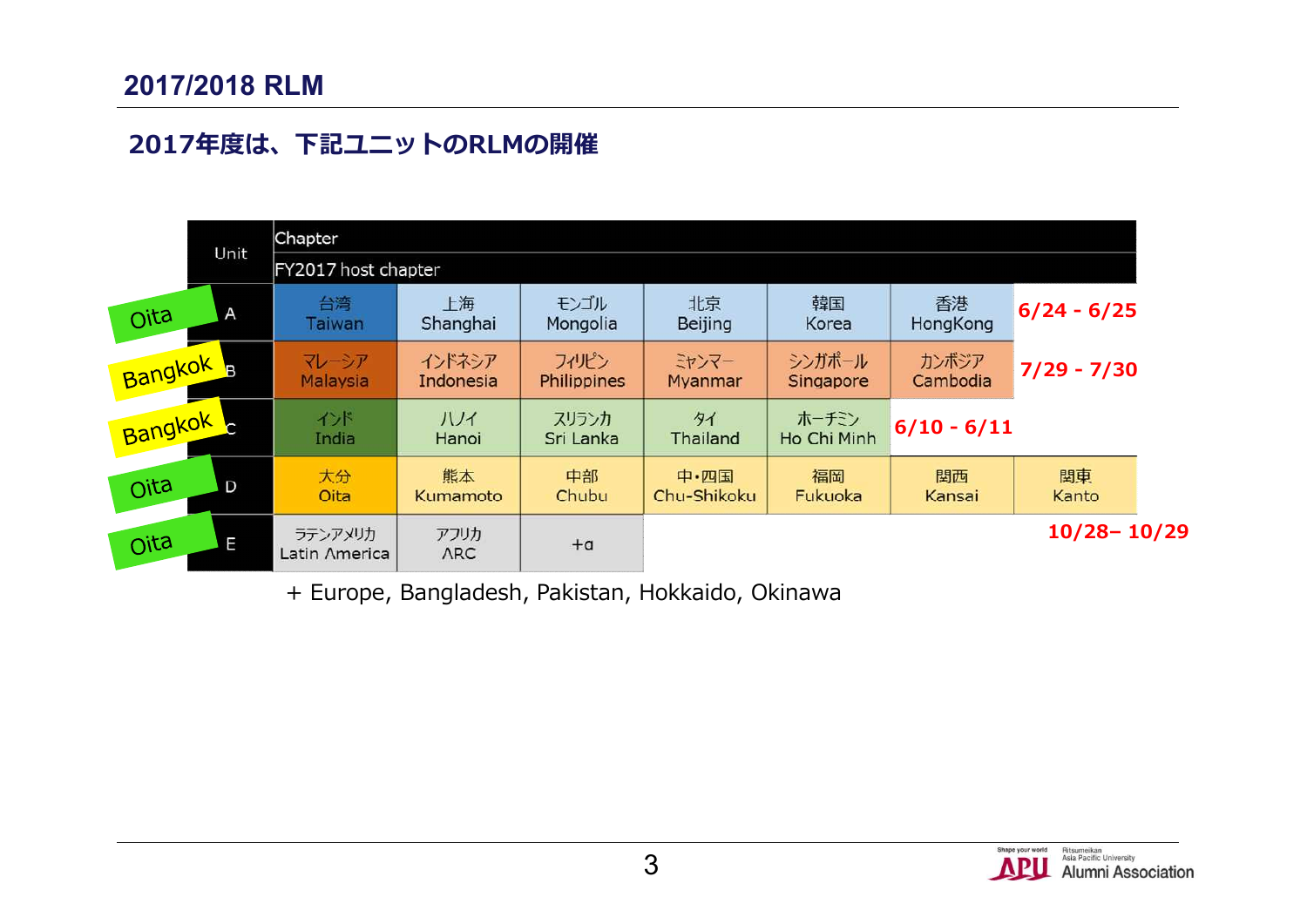**スケジュール**

#### **7月14日(土)** 12:00pm - 6:30pm

\*会議終了後に懇親会を予定しています。

# **7月15日(日)**

9:00am – 1:00pm

### **チェックアウトが必要な人は、先にチェックアウトをしてください。**